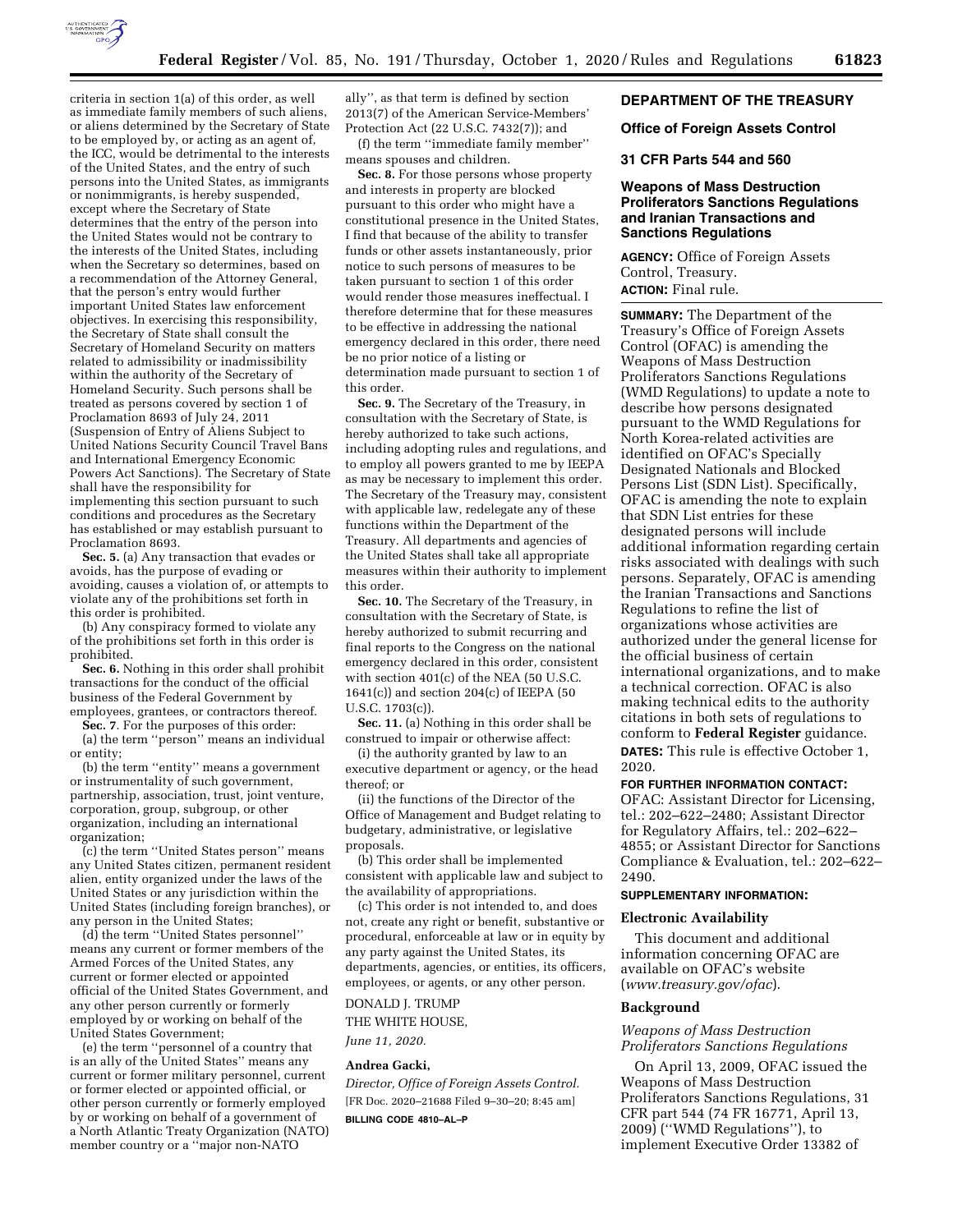June 28, 2005 (''Blocking Property of Weapons of Mass Destruction Proliferators and Their Supporters'') (E.O. 13382). Note 1 to paragraph (a) of § 544.201 of the WMD Regulations states that the names of persons listed in or designated pursuant to E.O. 13382 will be incorporated into OFAC's SDN List with the identifier ''[NPWMD].'' OFAC is amending this note to add text to explain that certain persons who are incorporated into OFAC's SDN List pursuant to § 544.201(a) of the WMD Regulations for engaging in North Korea-related WMD activities will have additional information in their SDN List entries about relevant provisions under the North Korea Sanctions Regulations, 31 CFR part 510 (NKSR). Specifically, engaging in certain transactions with persons blocked pursuant to § 544.201(a) in connection with North Korea-related WMD activities may result in the imposition of secondary sanctions, and therefore such blocked persons' entries on the SDN List will also include the descriptive prefix text ''Secondary sanctions risk:'', followed by information about the applicable secondary sanctions authority. Additionally, pursuant to § 510.214 of the NKSR, persons owned or controlled by a U.S. financial institution are subject to certain prohibitions under the NKSR; as a result, the entries of certain persons blocked pursuant to § 544.201(a) of the WMD Regulations in connection with North-Korea related activities will also include the descriptive prefix text ''Transactions Prohibited For Persons Owned or Controlled By U.S. Financial Institutions:'', followed by information about the applicable sanctions authority. Additionally, OFAC is amending the authority citation of the WMD Regulations to shorten citations to conform to **Federal Register** guidance.

### *Iranian Transactions and Sanctions Regulations*

On October 22, 2012, OFAC published a final rule in the **Federal Register** reissuing the Iranian Transactions and Sanctions Regulations, 31 CFR part 560 in their entirety (77 FR 64664, October 22, 2012) (''ITSR''). Since then, OFAC has amended the ITSR on several occasions. This rule amends the general license at § 560.539 of the ITSR, which authorizes transactions for the conduct of the official business of several international organizations. OFAC is amending the list of organizations whose activities are authorized under the general license to include the United Nations' Specialized Agencies, Programmes, Funds, and Related Organizations, as well as to refer to the World Bank as the ''World Bank Group.'' OFAC is also correcting a sequencing error of two identically numbered paragraphs in the ITSR, at § 560.701(a)(3), by redesignating the second occurrence of  $\S 560.701(a)(3)$  as  $\S 560.701(a)(4)$ , and modifying a crossreference accordingly. Finally, OFAC is amending the authority citation in the ITSR to shorten citations to conform to **Federal Register** guidance.

#### **Public Participation**

Because the amendment of the WMD Regulations and the ITSR involves a foreign affairs function, the provisions of Executive Order 12866 and the Administrative Procedure Act (5 U.S.C. 553) requiring notice of proposed rulemaking, opportunity for public participation, and delay in effective date, as well as the provisions of Executive Order 13771, are inapplicable. Because no notice of proposed rulemaking is required for this rule, the Regulatory Flexibility Act (5 U.S.C. 601–612) does not apply.

### **Paperwork Reduction Act**

The collections of information related to the WMD Regulations and the ITSR are contained in 31 CFR part 501 (the ''Reporting, Procedures and Penalties Regulations''). Pursuant to the Paperwork Reduction Act of 1995 (44 U.S.C. 3507), those collections of information have been approved by the Office of Management and Budget under control number 1505–0164. An agency may not conduct or sponsor, and a person is not required to respond to, a collection of information unless the collection of information displays a valid control number.

#### **List of Subjects**

#### *31 CFR Part 544*

Administrative practice and procedure, Banks, banking, Blocking of assets, Foreign trade*,* Penalties, Proliferation, Reporting and recordkeeping requirements, Sanctions, Securities, Services, Weapons of mass destruction.

### *31 CFR Part 560*

Administrative practice and procedure, Banks, banking, Blocking of assets, Credit, Foreign trade, Iran, Penalties, Reporting and recordkeeping requirements, Sanctions, Securities, Services.

For the reasons set forth in the preamble, the Department of the Treasury's Office of Foreign Assets Control amends 31 CFR parts 544 and 560 as follows:

### **PART 544—WEAPONS OF MASS DESTRUCTION PROLIFERATORS SANCTIONS REGULATIONS**

■ 1. The authority citation for part 544 is revised to read as follows:

**Authority:** 3 U.S.C. 301; 31 U.S.C. 321(b); 50 U.S.C. 1601–1651, 1701–1706; Pub. L. 101–410, 104 Stat. 890 (28 U.S.C. 2461 note); E.O. 12938, 59 FR 59099, 3 CFR, 1994 Comp., p. 950; E.O. 13094, 63 FR 40803, 3 CFR, 1998 Comp., p. 200; E.O. 13382, 70 FR 38567, 3 CFR, 2005 Comp., p. 170.

#### **Subpart B—Prohibitions**

■ 2. Revise Note 1 to paragraph (a) of § 544.201 to read as follows:

### **§ 544.201 Prohibited transactions involving blocked property.**

 $(a) * * * *$ 

**Note 1 to paragraph (a):** The names of persons listed in or designated pursuant to Executive Order 13382, whose property and interests in property therefore are blocked pursuant to paragraph (a) of this section, are published in the **Federal Register** and incorporated into the Office of Foreign Assets Control's (OFAC) Specially Designated Nationals and Blocked Persons List (''SDN List'') with the identifier ''[NPWMD].'' Certain transactions with persons blocked pursuant to E.O. 13382 for activities involving North Korea or for activities involving persons designated pursuant to a North Korea sanctions authority may result in the imposition of secondary sanctions, and therefore such blocked persons' entries on the SDN List will include the descriptive prefix text "Secondary sanctions risk:" followed by information about the applicable secondary sanctions authority. Pursuant to 31 CFR 510.214 (the North Korea Sanctions Regulations (NKSR)), persons owned or controlled by a U.S. financial institution are subject to certain prohibitions under the NKSR; as a result, the entries of persons blocked pursuant to E.O. 13382 in connection with North Korea-related activities will also include the descriptive prefix text ''Transactions Prohibited For Persons Owned or Controlled By U.S. Financial Institutions:'', followed by information about the applicable sanctions authority. The SDN List is accessible through the following page on OFAC's website: *[http://www.treasury.gov/sdn.](http://www.treasury.gov/sdn)* Additional information pertaining to the SDN List can be found in appendix A to this chapter. *See*  § 544.411 concerning entities that may not be listed on the SDN List but whose property and interests in property are nevertheless blocked pursuant to paragraph (a) of this section.

\* \* \* \* \*

### **PART 560—IRANIAN TRANSACTIONS AND SANCTIONS REGULATIONS**

■ 3. The authority citation for part 560 is revised to read as follows:

**Authority:** 3 U.S.C. 301; 18 U.S.C. 2339B, 2332d; 22 U.S.C. 2349aa–9; 22 U.S.C. 7201–